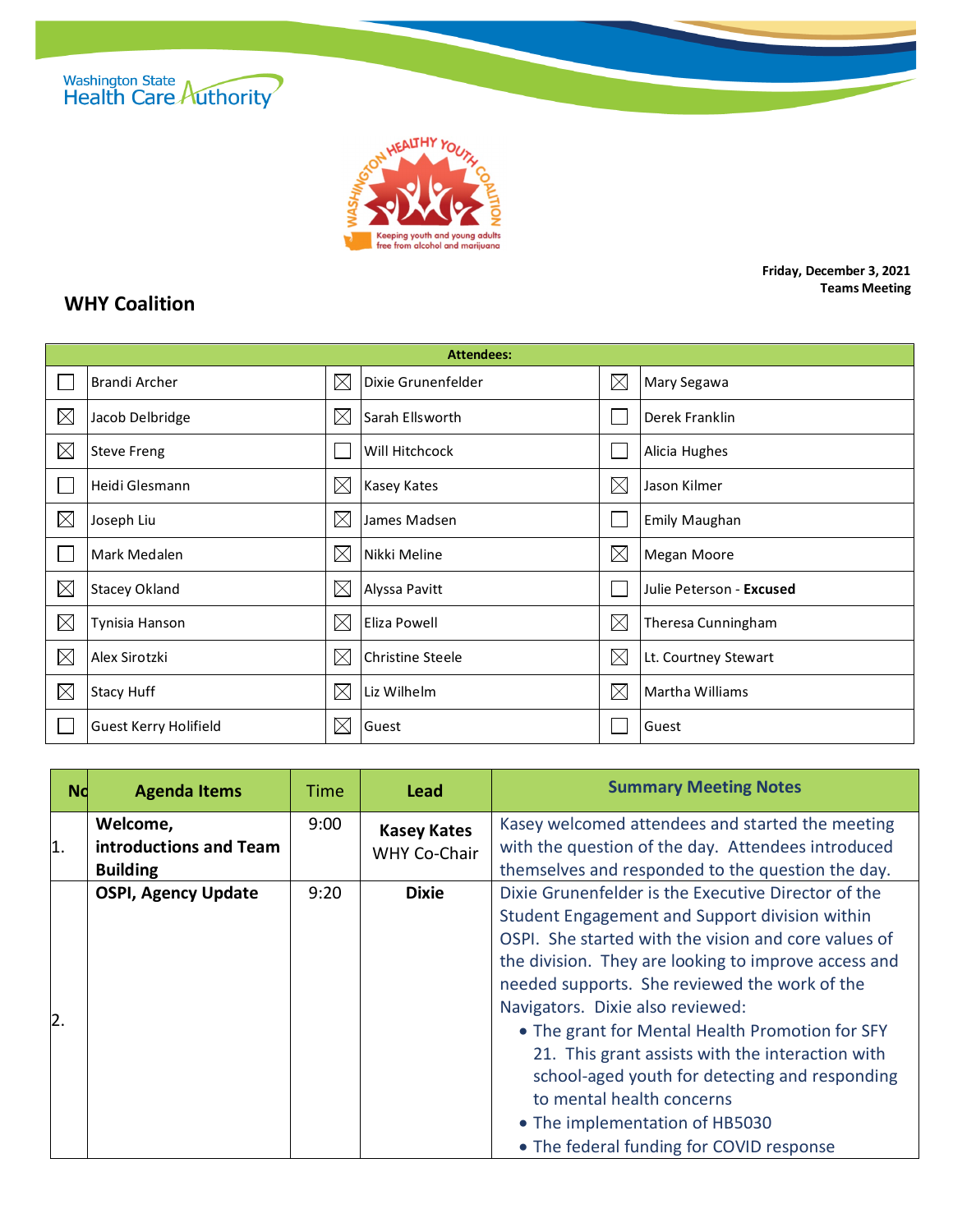|    |                            |      |              | • other projects that the division is implementing        |
|----|----------------------------|------|--------------|-----------------------------------------------------------|
|    |                            |      |              | as well as the partnerships with various agencies,        |
|    |                            |      |              | and                                                       |
|    |                            |      |              |                                                           |
|    |                            |      |              | • Next steps for the division                             |
|    |                            |      |              | The PPT slides will be shared out after the meeting.      |
|    |                            |      |              | Attendees were given the opportunity to ask               |
|    |                            |      |              | questions.                                                |
|    | <b>WHY Accomplishments</b> | 9:40 | <b>Kasey</b> | Kasey reviewed the accomplishments from 2021 and          |
|    | 2021                       |      |              | asked if there were other accomplishments for 2021.       |
| 3. |                            |      |              | The Accomplishments 2021 document will be shared          |
|    |                            |      |              | after the meeting.                                        |
|    | • Prevention Voices        | 9:55 | Alyssa/Megan | Prevention Voices: Megan shared the movement of           |
|    |                            |      | <b>Steve</b> |                                                           |
|    | • WASAVP                   |      |              | the Prevention Voices group. Several presentations        |
|    | • Delta-8 Team / CDC       |      | <b>Mary</b>  | have been given across the state, and more are            |
|    | <b>Action Alert</b>        |      |              | coming. Policy Decisionmaker Guide has been               |
|    | • Policy analysis work     |      | Jacob        | created and shared. The group has also created some       |
|    | sheet                      |      |              | youtube videos on the legislative process. Megan          |
|    |                            |      |              | shared more about the work the group is doing.            |
|    |                            |      |              | https://healthygen.org/resources/                         |
|    |                            |      |              |                                                           |
|    |                            |      |              | <b>WASAVP:</b> Steve provided the update about the Delta- |
|    |                            |      |              | 8 letter which has been sent to the governors office.     |
|    |                            |      |              | The letter will be shared out after this meeting.         |
|    |                            |      |              | WASAVP is prepping for the up coming legislative          |
|    |                            |      |              |                                                           |
|    |                            |      |              | session. The letter can be used as a template for         |
|    |                            |      |              | others to adapt to their purpose and send to the          |
|    |                            |      |              | governor's office as well. Martha will send out a copy    |
|    |                            |      |              | of the letter to attendees. WASAVP is transitioning to    |
|    |                            |      |              | Bob Cooper as their lobbyist; Seth Dawson is retiring.    |
|    |                            |      |              |                                                           |
|    |                            |      |              | Delta-8 update: Jacob reviewed recent alerts from         |
| 4. |                            |      |              | federal agencies. A lot of messaging was sent out to      |
|    |                            |      |              | providers. Links were sent out in the chat and are        |
|    |                            |      |              | included here:                                            |
|    |                            |      |              | https://waportal.org/partners/home/doh-                   |
|    |                            |      |              | digest/editions/2021-10-14/alert-insufficiently-          |
|    |                            |      |              | labeled-delta-8-thc-products                              |
|    |                            |      |              |                                                           |
|    |                            |      |              | https://content.govdelivery.com/bulletins/gd/WALCB        |
|    |                            |      |              | -2f0582c?wgt ref=WALCB WIDGET 1                           |
|    |                            |      |              | https://lcb.wa.gov/laws/cannabis-vapor-and-tobacco-       |
|    |                            |      |              | rulemaking-activity                                       |
|    |                            |      |              | https://lcb.wa.gov/sites/default/files/publications/rul   |
|    |                            |      |              | es/2021%20Proposed%20Rules/WSR 21-21-                     |
|    |                            |      |              | 041 CR 102 THC EVAL.pdf                                   |
|    |                            |      |              | https://lcb.wa.gov/sites/default/files/publications/rul   |
|    |                            |      |              | es/2021%20Proposed%20Rules/WSR 21-21-                     |
|    |                            |      |              | 041 THC EVAL CR 102 MEMO.pdf                              |
|    |                            |      |              | https://lcb.wa.gov/sites/default/files/publications/rul   |
|    |                            |      |              | es/2021%20Proposed%20Rules/WSR 21-21-                     |
|    |                            |      |              | 041 NTS THC Compound Eval.pdf                             |
|    |                            |      |              |                                                           |
|    |                            |      |              |                                                           |
|    |                            |      |              |                                                           |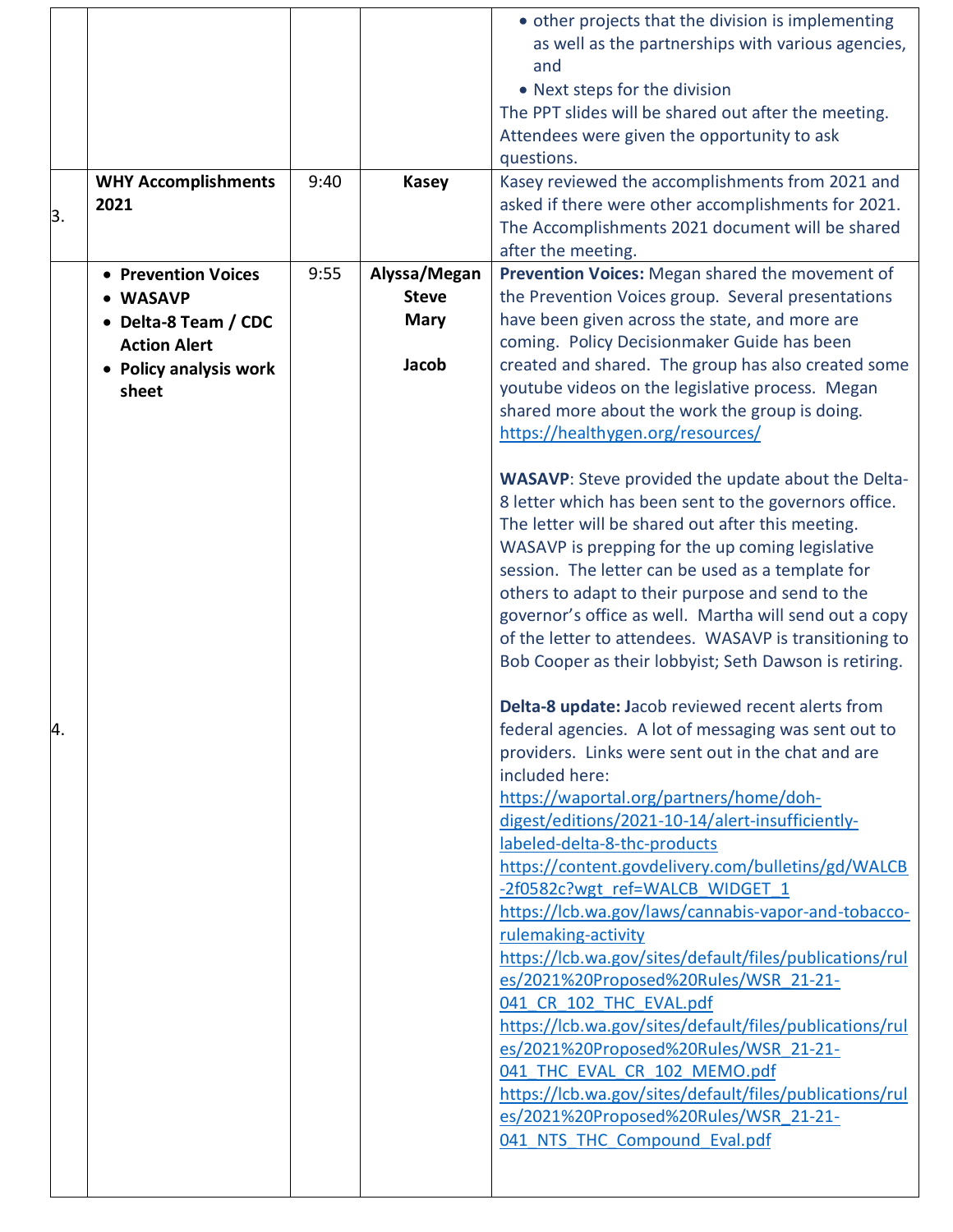|    |                       |       |               | <b>CDC Alert:</b>                                                                                                                           |
|----|-----------------------|-------|---------------|---------------------------------------------------------------------------------------------------------------------------------------------|
|    |                       |       |               | https://emergency.cdc.gov/han/2021/han00451.asp                                                                                             |
|    |                       |       |               | A federal bill has been introduced concerning Delta-8<br>extracts and food additives as well as other health<br>risks that may be impacted. |
|    |                       |       |               | Policy analysis work: Mary reviewed what her work                                                                                           |
|    |                       |       |               | has been with AAN and NWPTTC regarding the policy                                                                                           |
|    |                       |       |               | toolkits(https://pttcnetwork.org/centers/northwest-                                                                                         |
|    |                       |       |               | pttc/2021-alcohol-awareness-toolkit) and also<br>introduce attendees to the a Policy Analysis                                               |
|    |                       |       |               | worksheet. The worksheet "lives" on the NWPTTC                                                                                              |
|    |                       |       |               | website.                                                                                                                                    |
|    | <b>Update:</b>        |       |               | <b>Communication Team: October and November</b>                                                                                             |
|    | • Communications      | 10:15 |               | Updates                                                                                                                                     |
|    | <b>Team</b>           |       |               | Nikki shared about the team's work on the STN                                                                                               |
| 5. |                       |       | <b>Nikki</b>  | website (https://starttalkingnow.org/covid-19-                                                                                              |
|    |                       |       |               | harming-teens%E2%80%99-mental-health-parents-                                                                                               |
|    |                       |       |               | can-help)                                                                                                                                   |
|    |                       |       |               | Nikki requested new Comms Team menbers from the                                                                                             |
|    |                       |       |               | general WHY membership.                                                                                                                     |
| 6. |                       | 10:30 | <b>Martha</b> |                                                                                                                                             |
|    | • Round Table         | 10:35 |               | Jacob has been working on the legislative session                                                                                           |
|    | <b>Member updates</b> |       |               | work and is looking forward to the weekly session                                                                                           |
|    | • Meeting wrap up     |       |               | calls. Jacob encouraged attendees to keep up with                                                                                           |
|    | and 2022 meeting      |       |               | the federal movements concerning cannabis or hemp                                                                                           |
|    | schedule              |       |               | derived products. Jacob added information about the                                                                                         |
|    |                       |       |               | SYNAR work.                                                                                                                                 |
|    |                       |       |               | Kasey reviewed the Prevention Summit activities.<br>The Spring Youth Forum will be virtual.                                                 |
|    |                       |       |               | Mary has been reconnecting and meeting new people                                                                                           |
|    |                       |       |               | in returning to her previous position. Mary related                                                                                         |
|    |                       |       |               | information from the recent Alcohol Advisory Council<br>at LCB as well as information about the LCB request                                 |
|    |                       |       |               | legislation. LCB has been meeting with the contractor                                                                                       |
| 7. |                       |       |               | studying the impact of the alcohol allowances passed                                                                                        |
|    |                       |       |               | in HB1480. Compliance has been an issue with                                                                                                |
|    |                       |       |               | alcohol delivery. Mary requested WHY members do                                                                                             |
|    |                       |       |               | more of the AAN check list during the upcoming                                                                                              |
|    |                       |       |               | season.                                                                                                                                     |
|    |                       |       |               | Nikki shared information about the statewide tailored                                                                                       |
|    |                       |       |               | media work with GMMB. More research about the                                                                                               |
|    |                       |       |               | youth campaign will be revisited (You Can).<br>Alyssa shared some local information about San Juan                                          |
|    |                       |       |               | Rock Solid going to CADCA Forum.                                                                                                            |
|    |                       |       |               | Megan and Mary will be hosting trainings; Youth                                                                                             |
|    |                       |       |               | advocacy training hosted by ESD 112 will be virtual                                                                                         |
|    |                       |       |               | and all youth are encouraged to enroll in Use Your                                                                                          |
|    |                       |       |               | Voice youth advocacy training (please promote):                                                                                             |